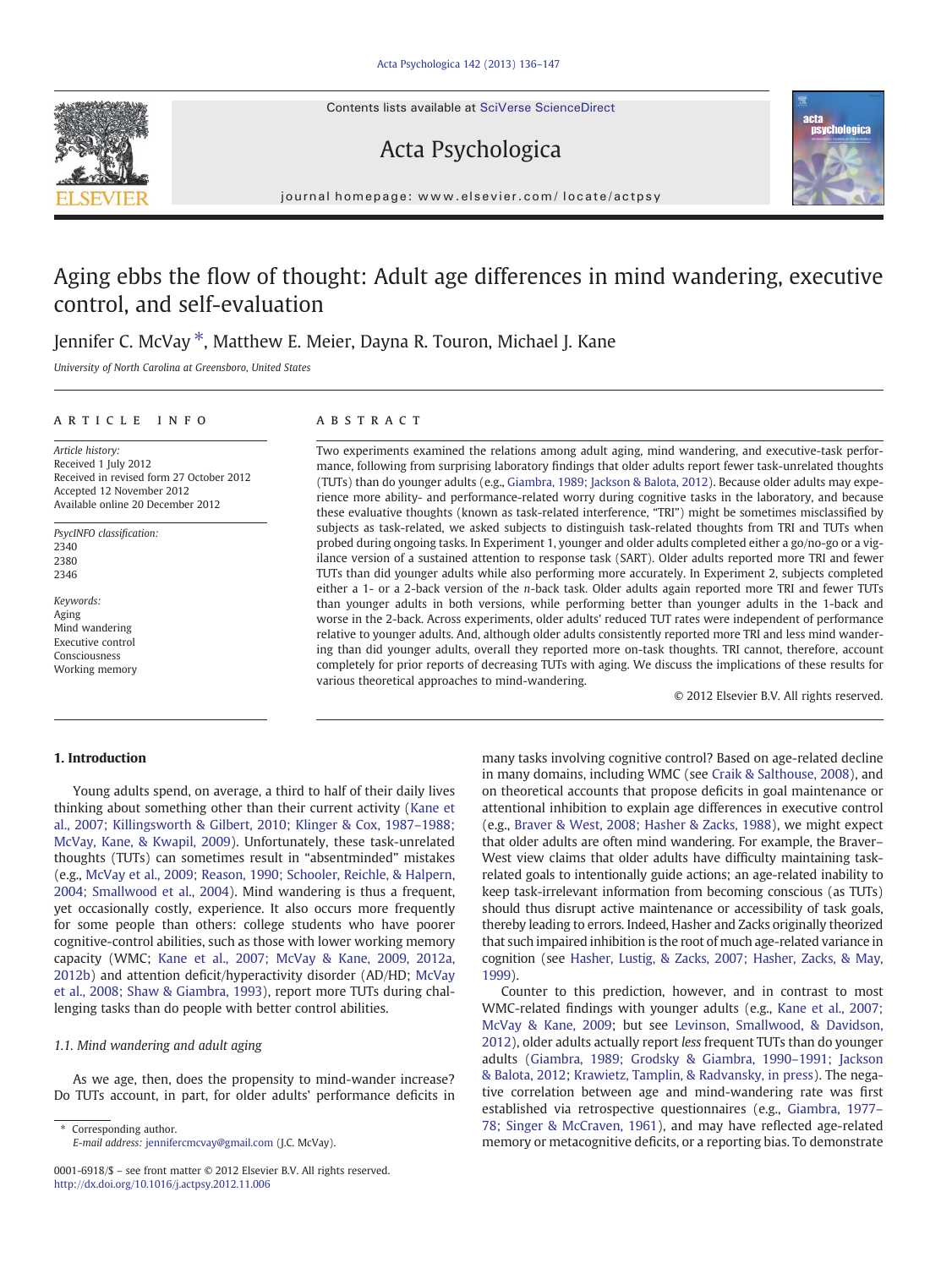aging's effect on mind wandering in a controlled setting, [Giambra](#page--1-0) [\(1989\)](#page--1-0) measured TUTs during a laboratory vigilance task with instructions aimed to encourage reporting and to limit self-censure. Across five experiments, older adults reported fewer TUTs than did younger adults.

[Giambra's \(1989\)](#page--1-0) findings are surprising from the perspective that aging impairs executive control and that executive-control failures predict TUTs. Indeed, Giambra discussed these results as contradicting the [Hasher and Zacks \(1988\)](#page--1-0) view that older adults have decreased inhibitory ability. Giambra argued, instead, that TUTs represent trains of thoughts, or "unfinished business," which come to a conclusion during unconscious processing and then require attentional capacity to enter awareness. In other words, when performing a task that does not require full attention, excess attentional capacity can be devoted to mind wandering. Accordingly, younger adults should experience more TUTs than should older adults because they have more attentional capacity and more often an excess to allow TUTs. Giambra further explained, however, that his tasks were designed to allow plenty of attentional capacity to spare (supported by ceiling-level performance), and proposed that older adults have less "unfinished business" than do younger adults, leading to fewer and less urgent unconscious thoughts.

#### 1.2. Executive processes in mind wandering

[Giambra \(1989\)](#page--1-0) thus foreshadowed a current debate about the role of executive resources in TUTs. The [Smallwood and Schooler](#page--1-0) [\(2006\)](#page--1-0) theory of mind wandering characterizes TUTs as requiring the resources typically used for executive control (see also [Teasdale](#page--1-0) [et al., 1995](#page--1-0)), with evidence drawn from studies showing that: (1) tasks imposing greater cognitive loads reduce TUT rates (e.g., [Antrobus, 1968; Teasdale, Lloyd, Proctor, & Baddeley, 1993; Teasdale](#page--1-0) [et al., 1995](#page--1-0)) and, conversely, practice-driven automaticity increases TUT rates (e.g., [Mason et al., 2007; Teasdale et al., 1995](#page--1-0)); (2) executive-control brain networks, along with "default mode" networks, are active during mind wandering (e.g., [Christoff, Gordon,](#page--1-0) [Smallwood, Smith, & Schooler, 2009\)](#page--1-0); (3) in-the-moment TUT reports predict performance errors, suggesting competition for a unitary processing capacity (e.g., [Smallwood et al., 2004](#page--1-0)); (4) individual differences in control capabilities may be positively associated with TUT rates during very simple tasks, such as breath monitoring, indicating that people with more available resources use them to mind-wander [\(Levinson et al., 2012](#page--1-0), but see [McVay & Kane, 2012a, 2012b](#page--1-0)).

[McVay and Kane \(2010a\),](#page--1-0) in contrast, propose a "control failures $\times$ current concerns" view that takes the opposite stance on the role of executive capacity: the contents of TUTs are automatically and continuously generated unconsciously in response to environmental cues to subjects' current concerns and goals (following [Klinger, 1971,](#page--1-0) [1999, 2009\)](#page--1-0), similar to Giambra's concept of "unfinished business." Cued TUTs then enter awareness as a result of an executive-control failure, as opposed to the availability of excess capacity. Their main sources of evidence were: (1) TUTs predict performance deficits on attention-demanding tasks (e.g., [McVay & Kane, 2009; McVay et al.,](#page--1-0) [2009; Smallwood et al., 2004](#page--1-0)), which may indicate that TUTs enter awareness when control falters, rather than when there is capacity to spare; (2) contexts that impair control abilities, such as fatigue (e.g., [Antrobus, Singer, & Greenberg, 1966; McVay & Kane, 2009;](#page--1-0) [Smallwood et al., 2004; Smallwood, Heim, Riby, & Davies, 2005;](#page--1-0) [Teasdale et al., 1995\)](#page--1-0) and inebriation [\(Finnigan, Schulze, &](#page--1-0) [Smallwood, 2007; Sayette, Reichle, & Schooler, 2009\)](#page--1-0), increase TUTs; (3) individual differences in control are negatively associated with TUT rates during demanding tasks (e.g., [McVay & Kane, 2009,](#page--1-0) [2012a, 2012b; Shaw & Giambra, 1993\)](#page--1-0); (4) subjects who have greater attention control suffer as much performance cost as those with poorer control on occasions when they experience TUTs, in conflict with a resource-availability view that predicts spare resources to minimize dual-tasking costs.<sup>1</sup>

[Giambra's \(1989\)](#page--1-0) findings of TUTs decreasing with age seem to fit more comfortably with the executive-resource view of mind wandering than the control failures $\times$  concerns view. Older adults, who have reduced WMC [\(Bopp & Verhaeghen, 2005](#page--1-0)) and poorer attention control (e.g., [Cohn, Dustman, & Bradford, 1984; Hamm & Hasher, 1992;](#page--1-0) [Hartley, 1993; Spieler, Balota, & Faust, 1996; West & Baylis, 1998](#page--1-0)), should experience more control failures than should younger adults. If control failures drive mind-wandering, then older adults should mind-wander more frequently. Thus, older adults' reduced rate of mind-wandering seems to suggest, instead, that they have insufficient resources to maintain TUTs in the face of simultaneous tasks. Given the potential importance of aging findings to general theories of mind-wandering, we thought it necessary to confirm and expand on Giambra's results. In the current study, we improve upon Giambra's methods and address an alternative explanation for the age-related differences in TUTs he found.

#### 1.3. Age differences in mind-wandering: methodological and theoretical considerations

Although [Giambra's \(1989\)](#page--1-0) laboratory studies improved upon retrospective surveys of mind-wandering tendencies, he asked subjects whether they had experienced any TUTs during 25–30 s task periods, a long enough delay to allow forgetting or confabulation. In our studies, as is now common [\(Smallwood & Schooler, 2006](#page--1-0)), we further reduced retrospective biases by probing subjects randomly throughout the task and having them report on their immediately preceding thoughts. In addition, Giambra's vigilance tasks yielded ceiling performance, which prevented assessment of TUT–performance associations (which bears on whether TUTs draw on executive resources). The current studies kept performance below ceiling to allow tests of whether in-the-moment costs of TUTs were similar across age groups.

While we were conducting the current studies, both [Jackson and](#page--1-0) [Balota \(2012\)](#page--1-0) and [Krawietz et al. \(in press\)](#page--1-0) similarly reported agerelated decreases in TUTs. Moreover, they did so using random, inthe-moment thought probes (like ours) during variations of a go/ no-go task (the "sustained attention to response task" [SART]; [Jackson & Balota, 2012](#page--1-0)) or reading comprehension tasks ([Jackson &](#page--1-0) [Balota, 2012;](#page--1-0) [Krawietz et al., in press](#page--1-0)). Although Jackson and Balota did not assess age differences in the consequences of TUTs for performance, Krawietz et al. reported that both older and younger adults were similarly inaccurate in answering reading comprehension questions following TUT reports versus on-task-thought reports; moreover, Krawietz et al. found age differences in TUT rates within tasks that yielded either no age differences in accuracy (Experiment 1) or significant age differences in accuracy favoring younger adults (Experiment 2). A growing body of data thus points consistently to reduced TUT rates in older versus younger adults, regardless of age differences in corresponding task performance.

 $1$  According to a view that mind-wandering episodes draw on general executive resources and that tasks that require more resources allow for less mind wandering, [McVay and Kane \(2012a, 2012b\)](#page--1-0) argued that it should also follow that the performance of people with more resources available should be less affected by mind-wandering than should that of people with fewer resources available. Someone with more resources should be able to dedicate more of them to two simultaneous activities (task performance and maintaining TUTs) than should someone with fewer resources (e.g., [Norman & Bobrow, 1975; Posner & Boies, 1971](#page--1-0)). However, we acknowledge that resource theories are generally flexible enough – indeed, often to the point of unfalsifiability – to allow for multiple, if not contradictory, predictions (see [Navon,](#page--1-0) [1984](#page--1-0)). For example, one might claim that ongoing task performance should be hurt equally for people with more and with fewer resources because those with more resources will engage in more complex, resource-intensive TUTs than might those with fewer resources.